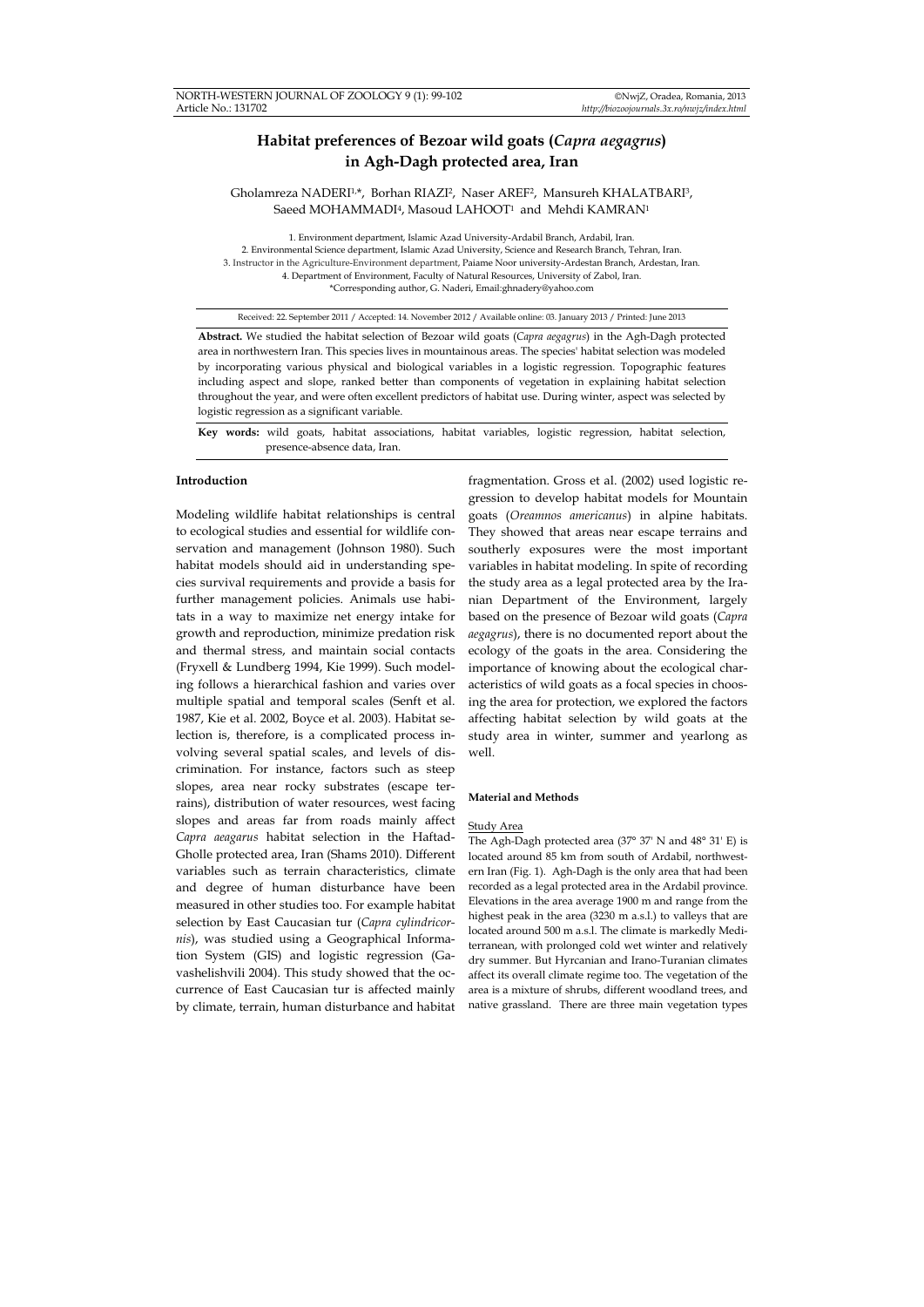in the study area, dominated by *Astaragalus*, *Paliurus* and *Juniperus* respectively. Wildlife occurring in the study area includes game birds (e.g. *Alectoris chukar*, *Amoperdix griseogularis* and *Coturnix coturnix*) and several small mammalian herbivores (e.g., the common hare, *Lepus capensis*). Several carnivores also occur in the area, such as the common weasel (*Mustela nivalis*), the common fox (*Vulpes vulpes*), the golden jackal (*Canis aureus*), the gray wolf (*Canis lupus*), the brown bear (*Ursus arctos*) and the leopard (*Panthera pardus*). Wild boars (*Sus scrofa*) and wild goats are the only known ungulate species in the study area.



**Figure 1.** Study area in Ardebil province. The solid and pale lines show protected area and hunting prohibited area borderline respectively.

## Data collection procedures

Throughout the period from May 2009 to December 2010, we located wild goats using binoculars. Because of huge climactic differences, data were recorded for two distinct periods (from May to September as moderate and warm summer period, and from October to April as harsh season or winter period). When wild goats were sighted, we recorded the location of the individuals on a topographic map. In some cases, we could record the individual standing points directly using GPS. Since there are no ungulate species in the study area other than wild goats and wild boar, it was possible to record indirect evidence of goat presence. The location of indirect evidence (fresh pellets and feeding damage) was recorded using GPS and then situated on the topographic map. To determine the overall characteristics of the habitat available for use by wild goats, random sites were selected at least 300 m from the nearest recorded goat's presence points in a random direction. Absence (randomly selected) and presence (wild goats was observed or their sign detected) sites were characterized with respect to a number of habitat and anthropogenic variables. We plotted all variables as layer files in GIS with a  $50 \times 50$  m cell resolution. For each

site (both presence and absence), the habitat variables recorded were elevation, slope, aspect, vegetation type, distance from the nearest anthropogenic features (DHS) and distance from the nearest water resources. Elevation was derived from a digital elevation model mapped at a 50 × 50 m resolution (Azad 2008). From this model, we also calculated slope and aspect for each sampling site using ArcGIS 9.2. Distances from the nearest anthropogenic features, land uses, settlements and water resources were calculated in increments of 100 m using the ''"Buffer" function, and were mapped on a  $50 \times 50$  m resolution GIS raster layer. In order to avoid temporal autocorrelation, samplings were carried with an interval of at least 10 days. To avoid spatial autocorrelation and pseudo replication, we only considered recorded individuals at least 150 m apart from each other during the study period.

#### Statistical analysis

To determine the effects of physical and biological resources and anthropogenic effects on the habitat preferences of wild goats, we developed binary logistic regression models from goat presence and absence data, following a presence-versus-absence habitat sampling protocol (Manly et al. 2002). We chose the best-performing model from among an *a priori* model set with all possible variables included. Models were evaluated using the Akaike information criterion (AIC, Burnham and Anderson 2002). To validate the model, we used unprocessed data (at least 20% of the data set), which determines whether a model generated from a partial data set predicts the frequency distribution of values in the remaining data set. Specifically, we assigned habitat-selection values to the study area based on the selection function presented above (with coefficients derived from the logistic model of the partial data set), and then tested whether sites in the remaining portion of the data set had higher habitat selection values by running a Spearman rank correlation between the frequencies of the habitat selection values for these sites. SPSS version 16.0 (SPSS Inc., Chicago, Illinois) was used for statistical analysis.

## **Results**

In total, the presence of goats was recorded at 114 locations**.** Based on AIC, the model that included the effect of aspect and distance to human settlements and roads best fitted the data for habitat use throughout the year (Table 1). Aspect was highly significant in the derived models, especially in winter season (p <0.001). Logistic regression correctly classified 94.5% of total cases. Of the variables used for logistic regression, three variables (aspect, slope and DHS) were the most important. A Hosmer-Lemeshow goodness-of-fit test ( $\chi^2$  = 12.58,  $p = 0.68$ ) indicates a relatively good fit of the data to the model. In our models, habitat use of wild goats had a significantly positive relationship with aspect in winter (Table 2). This suggests a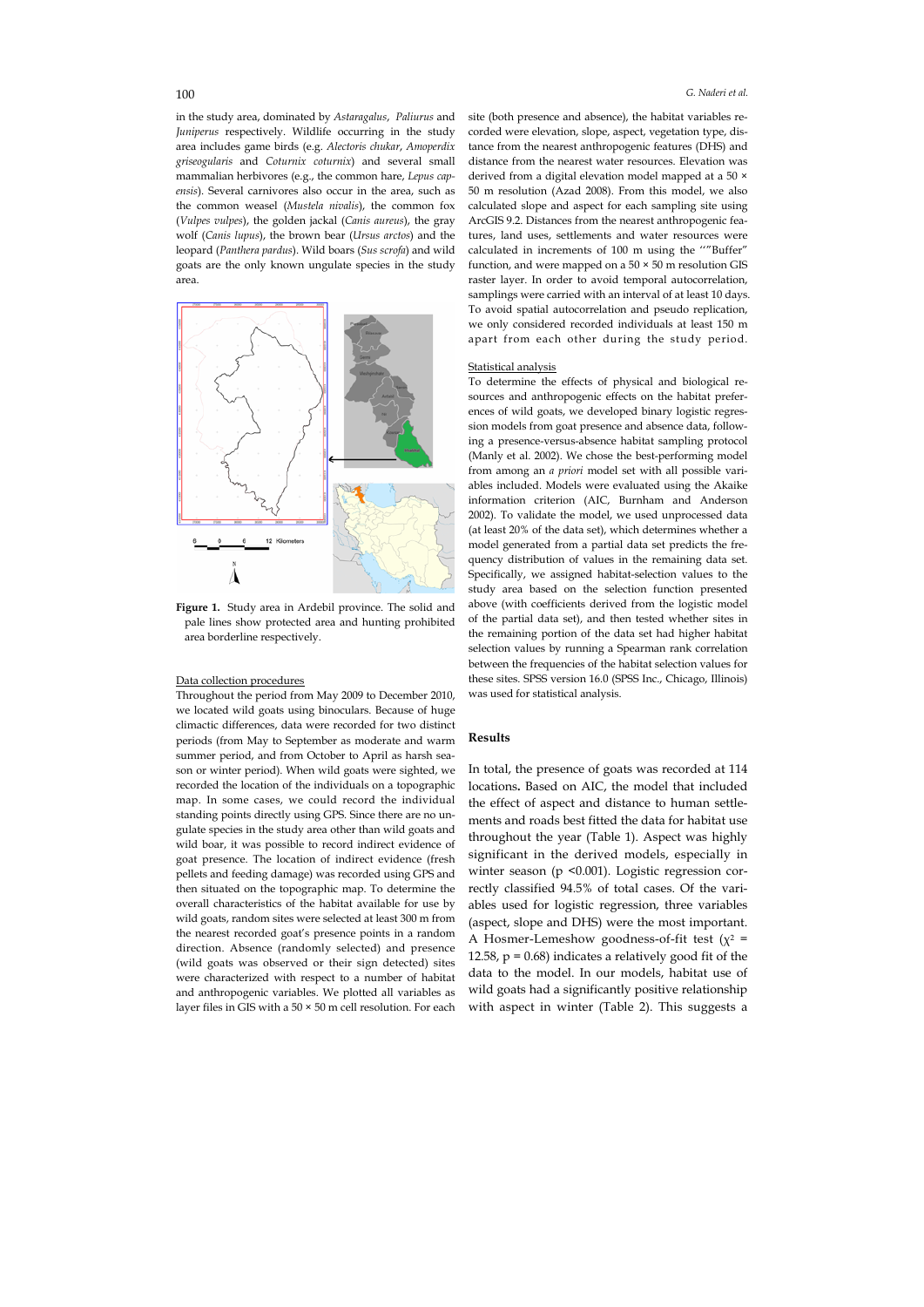|          | Model variables                                           | Кa             | $AIC^b$ | $\triangle$ AIC |
|----------|-----------------------------------------------------------|----------------|---------|-----------------|
| Yearlong | Slope, DHS <sup>d</sup> , DWR <sup>e</sup>                | 4              | 65.3    | 0.0             |
|          | Slope, VT <sup>c</sup> , DWR, Aspect, VT, EL <sup>f</sup> | 7              | 89.8    | 4.0             |
|          | Slope, Aspect, DHS                                        | $\overline{4}$ | 70.1    | 3.5             |
|          | Slope, DHS, Aspect, DWR                                   | 5              | 112.3   | 53.69           |
| Summer   | Slope, DWR, DHS                                           | 4              | 87.9    | 0.0             |
|          | VT, DWR, Slope                                            | $\overline{4}$ | 90.2    | 4.1             |
|          | Slope, DWR, Aspect, DWR                                   | 5              | 98.8    | 4.3             |
|          | Slope, VT, Aspect, DHS, DWR                               | 6              | 92.1    | 12.5            |
|          | Slope, DWR, EL                                            | $\overline{4}$ | 97.5    | 14.6            |
|          | Slope, VT, Aspect, DHS                                    | 5              | 98.4    | 16.3            |
|          | Slope, DHS, DWR                                           | 4              | 100.2   | 19.4            |
|          | Slope, DWR, VT, EL                                        | 5              | 105.3   | 25.4            |
| Winter   | Slope, DHS, Aspect                                        | $\overline{4}$ | 19.4    | 0.0             |
|          | Slope, VT, DHS, Aspect                                    | 5              | 32.3    | 1.4             |
|          | Slope, Aspect, Aspect, EL                                 | 5              | 35.5    | 1.9             |
|          | Slope, Aspect, VT                                         | 4              | 42.4    | 2.4             |
|          | Slope, EL, Aspect, DHSc                                   | 5              | 44.5    | 3.2             |
|          | Slope, EL, DHS, Aspect                                    | 5              | 48.5    | 4.5             |
|          | Slope, Aspect, DWR, VT, DHS                               | 6              | 50.2    | 8.3             |
|          | Aspect, Slope, VT, DHS, DWR                               | 6              | 78.5    | 17.9            |
|          | Slope, Aspect, DHS, VT, EL                                | 6              | 87.7    | 23.5            |

**Table 1**. Derived models for habitat use for wild goats throughout the year.

<sup>a</sup> Number of parameters, <sup>b</sup> Akaike's Information Criterion, <sup>c</sup> Vegetation types, d Distance to human settlements, e Distance to water resources, f Elevation a.s.l

| Table 2. Coefficients and significance values of yearlong and seasonal logistic |  |  |
|---------------------------------------------------------------------------------|--|--|
| regression models of habitat use by wild goats in Agh-Dagh protected area.      |  |  |

| Model    | %Classified<br>correctly | Parameter  | Estimate | SF.  | P       |
|----------|--------------------------|------------|----------|------|---------|
| Yearlong | 94.5                     | Intercept  | 26.4     | 5.46 | < 0.001 |
|          |                          | Slope      | 0.38     | 0.09 | < 0.001 |
|          |                          | <b>DHS</b> | 0.42     | 0.12 | < 0.001 |
| Winter   | 94.2                     | Intercept  | 17.5     | 2.35 | < 0.001 |
|          |                          | Aspect     | 0.43     | 0.13 | < 0.001 |
|          |                          | <b>DHS</b> | 0.18     | 0.03 | < 0.073 |
| Summer   | 91.9                     | Intercept  | 13.65    | 1.92 | < 0.005 |
|          |                          | Slope      | 0.43     | 0.12 | < 0.001 |
|          |                          | <b>DHS</b> | 0.45     | 0.18 | < 0.005 |
|          |                          | <b>DWR</b> | 0.65     | 0.19 | < 0.001 |
|          |                          |            |          |      |         |

preference for both warmer microclimate and areas with less snow cover. There was only a weak correlation between vegetation types and elevation within the study area ( $r = 0.26$ ,  $r = 0.21$ ), suggesting that the effects of these variables on the species habitat use were likely independent of one another. A positive relationship with slope also was detected (Table 2), suggesting that wild goats chose habitats near steep areas, although this relationship was not as strong as the relationship with aspect and DHS. Finally, a significantly positive relationship was detected between wild goat indirect evidence and distance from water resources, indicating a preference for proximity to water resources (particularly springs). With regard to human activity, the presence of wild goats was negatively related to distance from trails and settlements, indicating decreased activity in the proximity of human activity. The main vegetation consumed by wild goats in the study area are the foliage of plants such as *Juniperus communis*, *Pyrus communis*, *Pistacia atlantica*, *Paliurus spina-cristi*, *Astragalus* sp., and *Cousinia pterocaulos.*

## **Discussion**

When we modelled habitat use of wild goats, we found that aspect was the most important variable for describing habit use, especially during the win